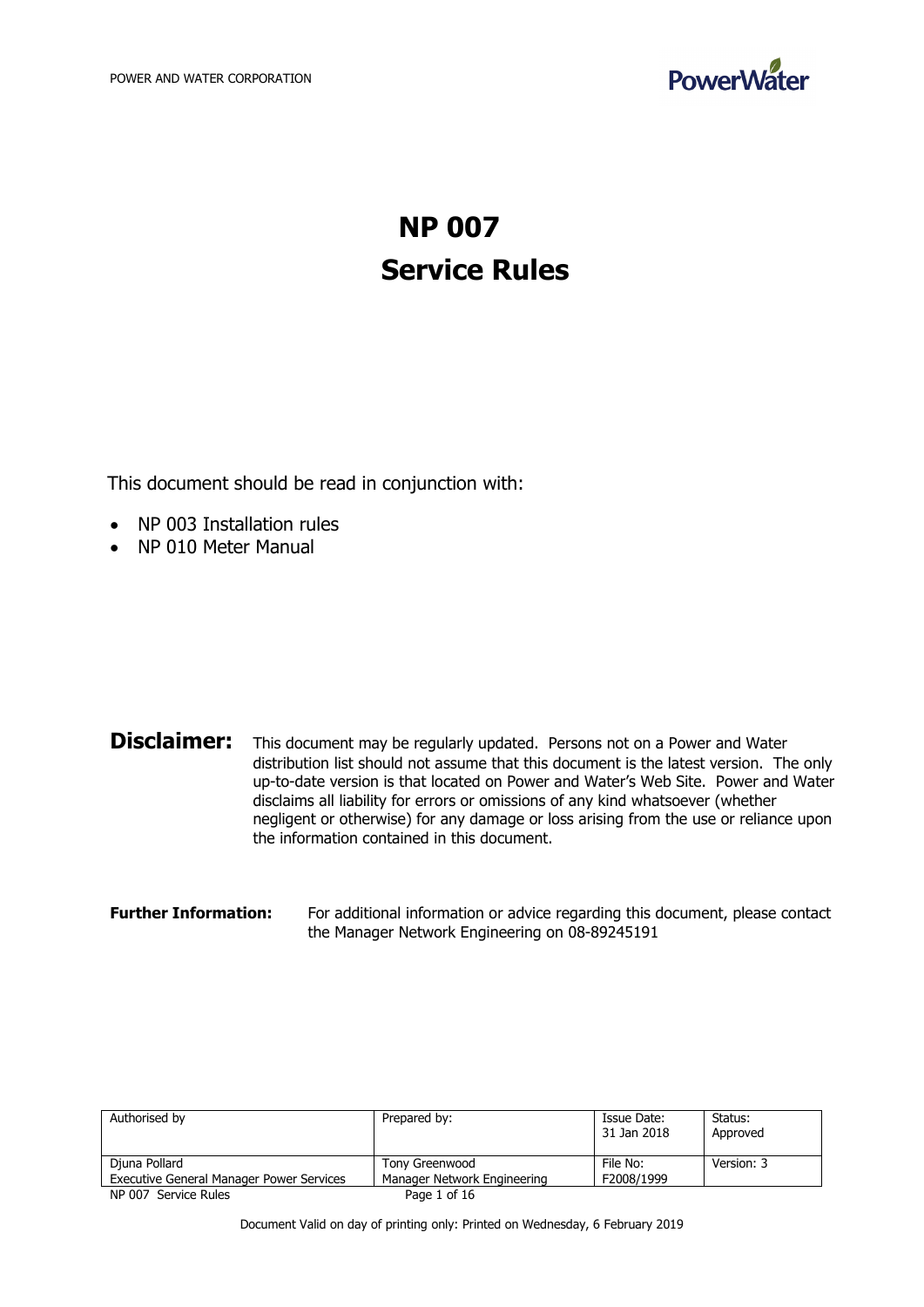# **Contents**

| $\mathbf{1}$ |  |
|--------------|--|
| 1.1          |  |
| 1.2          |  |
| 1.3          |  |
| 1.4          |  |
| 1.5          |  |
| 1.6          |  |
| 1.7          |  |
| 1.8          |  |
| 1.9          |  |
| 1.10         |  |
| 1.11         |  |
| 1.12         |  |
| 1.13         |  |
| 1.14         |  |
|              |  |
| 1.15         |  |
| 1.16         |  |
| 1.17         |  |
| 1.18         |  |
| 2.           |  |
| 2.1          |  |
| 2.2          |  |
| 2.3          |  |
| 2.4          |  |
| 2.5          |  |
| 2.6          |  |
| 2.7          |  |
| 2.7.1        |  |
| 2.7.2        |  |
| 2.7.3        |  |
| 2.8          |  |
| 2.9          |  |
| 3.           |  |
| 3.1          |  |
| 3.2          |  |
| 3.2.1        |  |
| 3.2.2        |  |
|              |  |
| 3.2.3        |  |
| 3.2.4        |  |
| 3.3          |  |
| 4.           |  |
| 4.1          |  |
| 4.1.1        |  |
| 4.1.2        |  |
| 4.1.3        |  |
| 4.2          |  |
| 4.2.1        |  |
| 4.2.2        |  |
| 4.2.2.1      |  |
| 4.2.2.2      |  |
| 4.2.2.3      |  |
| 4.2.2.4      |  |
| 4.2.2.5      |  |
| 4.2.2.6      |  |
| 4.2.2.7      |  |
|              |  |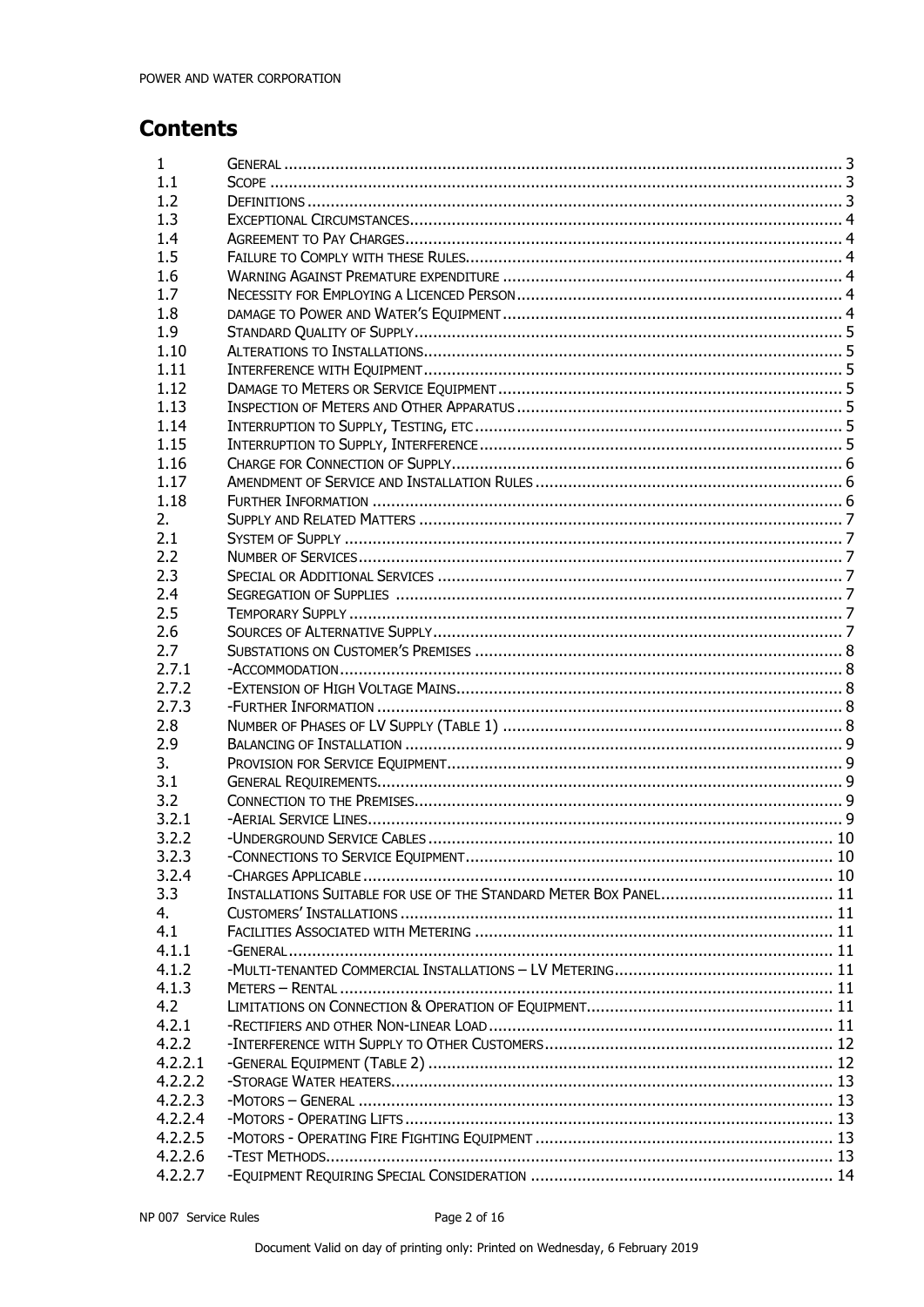| 4.3 |  |
|-----|--|
| 4.4 |  |
| 4.5 |  |
| 4.6 |  |
| 4.7 |  |
| 4.8 |  |
| 4.9 |  |
|     |  |

# **1. General**

# **1.1 Scope**

This Policy sets out the technical requirements relating to the connection of electricity installations to an electricity network operated by the Power and Water Corporation. Service Rules should be read in conjunction with the *Installation* Rules and the Meter Manual.

Reference should also be made to the Power Networks, Network Technical Code and Network Planning Criteria.

These Rules apply generally in respect of supply to premises in urban and rural areas. Where premises are in isolated, or undeveloped areas, other conditions may apply and the customer will be informed accordingly when an application for supply is made.

These Rules shall be deemed to incorporate the General Conditions of Supply. Further details regarding matters covered by these Rules are contained in the Regulations, and in the event of conflict the Regulations will prevail.

# **1.2 Definitions**

Unless otherwise stated, the terms used in these Rules are as defined in the Wiring Rules and values of current and voltage are expressed as the Root Mean Square equivalent.

Act is the *Electricity Reform Act 2000*, and includes Regulations made under the Act.

**Capacity** means the rated demand applicable to a particular block of land or customer, and refers to an average demand over a 15 minute period.

**Certificate of Compliance** is a certificate issued by an Electrical Contractor certifying that work on an electrical installation has been carried out in accordance with the Wiring Rules (Australian Standard AS/NZS 3000) and the Service and Installation Rules.

**Customer** means a person who has made application for or who is supplied electricity.

**Electricity Officer** means an Electricity Officer appointed under the *Act*.

**Low Voltage (LV)** refers to supply at a nominal voltage of 230 volts or 230/460 volts single phase or 230/400 volts two or three phase +10% -2%. In accordance with changes to the voltage standard brought about by alignment with the international standard, Power and Water is moving towards a standard voltage range of  $\pm$  6%.

**Manager** is the Manager Network Engineering of Power and Water.

**Notice of Intention** is the "Notice of Intention to Carry Out Electrical Installation Work" as defined in this procedure.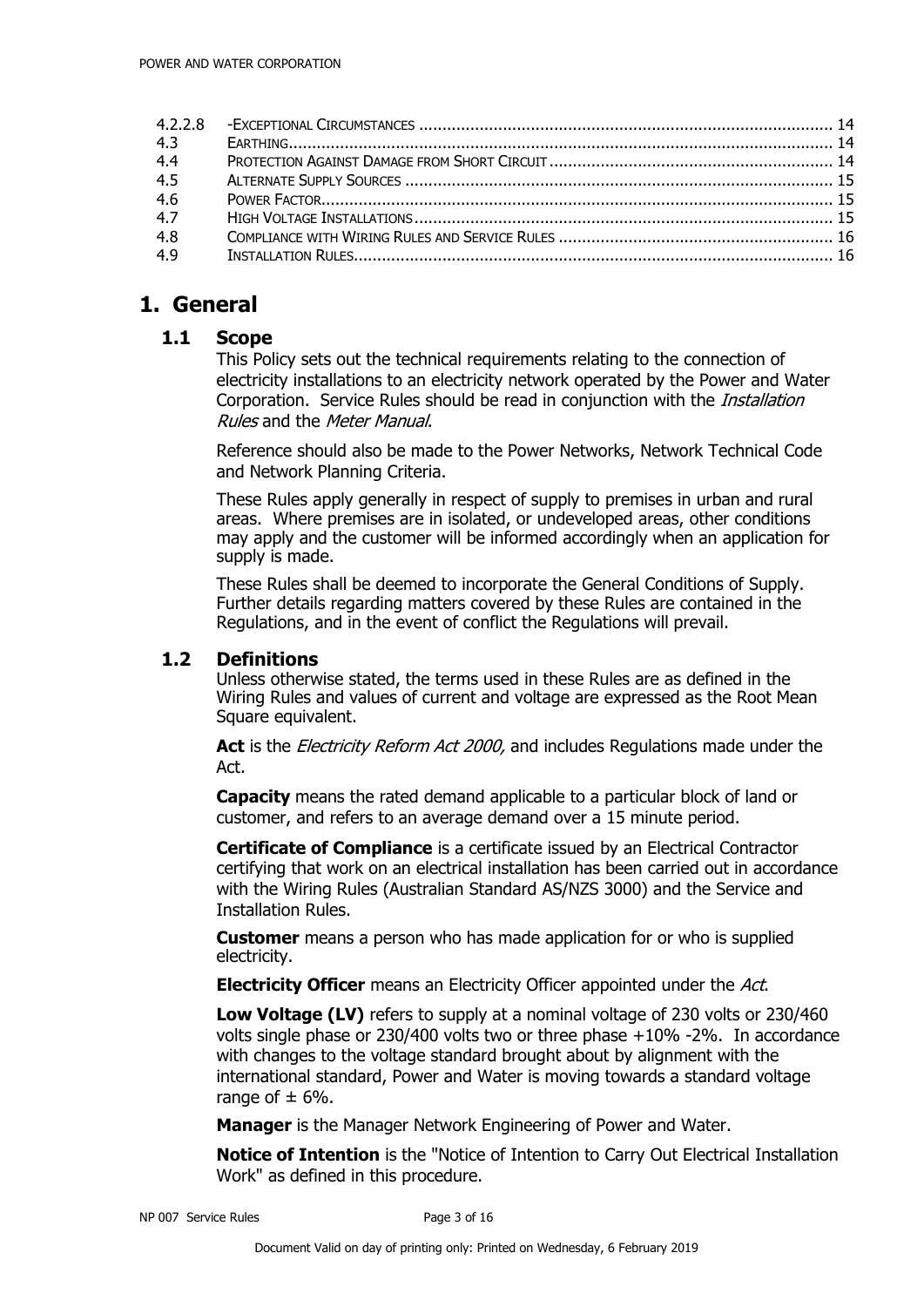**Safety Regulator** means the Electrical Safety Branch of NT Worksafe.

**Service Equipment** shall mean all electrical equipment installed in a premises by Power and Water including service lines, cables and busbars, and cabinets, meters, current transformers, filters, auxiliary control equipment, and temporary testing equipment.

**Service** refers to the low voltage overhead or underground line running from a pole or pillar owned by Power and Water, which crosses the property boundary of the block, and runs to the Point of Supply located on the block.

# **1.3 Exceptional Circumstances**

In a number of Rules, it is indicated that the Manager may waive or modify the stated requirements. Any waive request shall be addressed in writing to the Manager and no action should be taken before receiving written approval.

# **1.4 Agreement to Pay Charges**

Where the customer is required to pay a charge as provided for in Rules 2.3, 2.5, 2.7.2, 3.2.4, and 4.2.2.8, the customer shall, if requested, sign an agreement, written in a form acceptable to the Manager, before the work is commenced.

# **1.5 Failure to Comply with these Rules**

In the event of the customer failing to comply with the requirements of these Rules, Power and Water may:

- disconnect the supply to the premises if it is considered hazardous, and/or
- report the matter to the Safety Regulator, who may prosecute the Contractor or customer.

Where supply is disconnected, a charge will be made for the reconnection of supply.

# **1.6 Warning against Premature Expenditure**

Adequate notice of the customer's requirements should be given, particularly where the load is relatively large, or the supply is required in a remote location, as considerable time may be necessary for negotiations and construction.

Matters which may effect the design of a building project, such as the determination of the position of service equipment, the point of attachment for the service line or the point of entry of the underground service cable, and the position of any substation on the premises, should be settled at an early stage.

When contemplating the connection of equipment such as described in Rule 4.2.2.7, particular care should be taken to ascertain Power and Water's requirements relating to the prevention of interference with the supply to other customers.

# **1.7 Necessity for Employing a Licenced Person**

The Electrical Workers and Contractors Act requires that any electrical wiring work be carried out by a person licensed under that Act. Severe penalties may be imposed by the Safety Regulator on unlicensed persons found to be carrying out electrical wiring work.

# **1.8 Damage to Power and Water's Equipment**

The Electricity Reform Act and Regulations prescribe penalties for damaging or interfering with Power and Water's equipment. In addition, a customer may be held liable for damage to Power and Water's equipment installed on his premises (e.g., tree located on customer's land damaging overhead service). Power and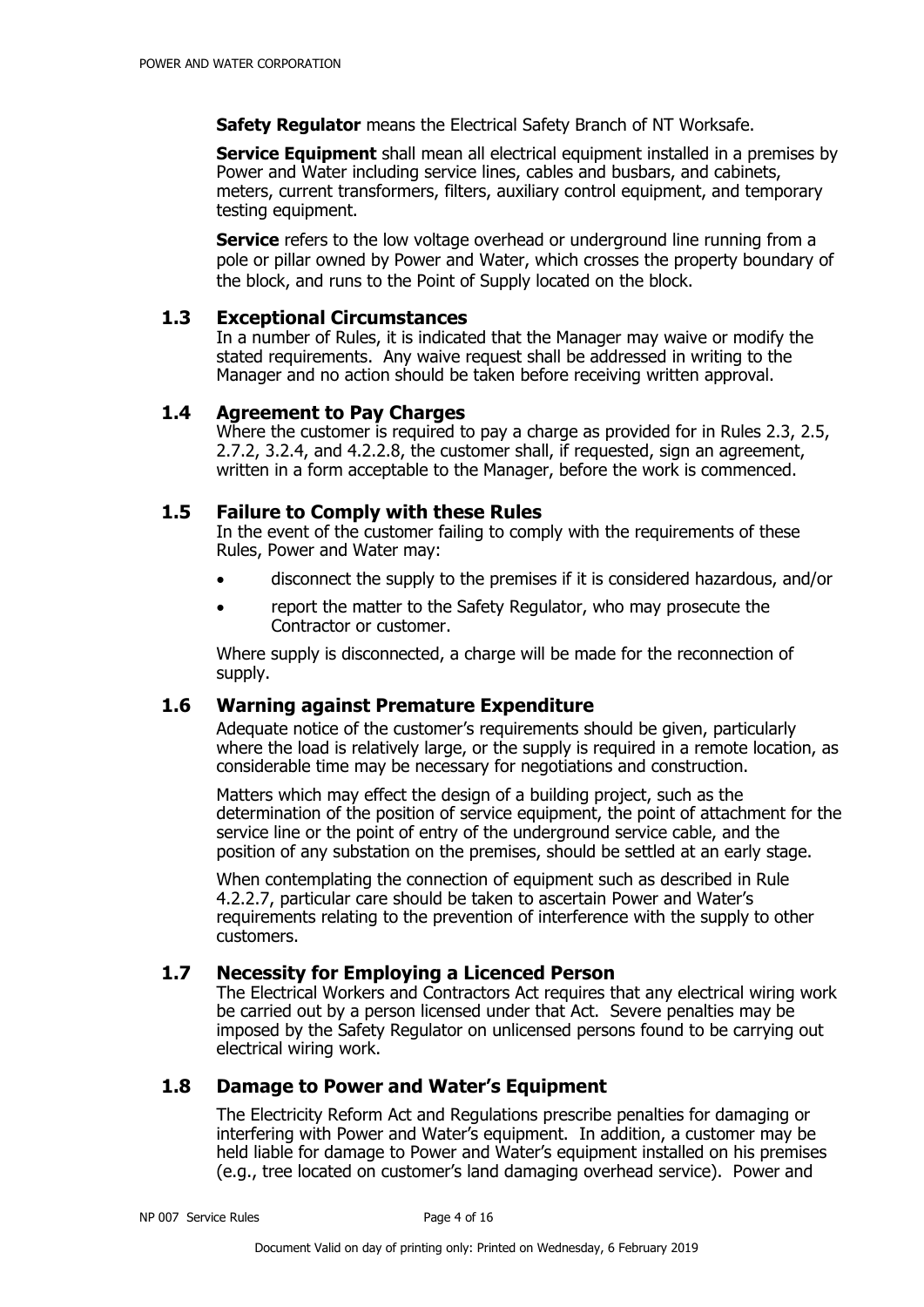Water therefore recommends that the customer insure against the risk of loss or damage.

# **1.9 Standard Quality of Supply**

Power and Water makes power supply available using good industry practice. Because of the nature of an electricity network, it is not possible to warrant any standard of reliability or quality.

# **1.10 Alterations to Installation**

No addition or alteration may be made to an installation that increases load by a significant amount, without prior approval of Power and Water. Refer to the Installation Rules for details.

# **1.11 Interference with Equipment**

No person may interfere with the service fuses, meters, maximum demand indicators, or any equipment sealed by Power and Water's officers (the Act prescribes severe penalties for such interference).

# **1.12 Damage to Meters or Service Equipment**

In the event of any service main, and/or associated equipment, meter, maximum demand indicator, or other apparatus the property of Power and Water, and connected to the customer's installation, being destroyed, damaged, or lost, the customer shall, if required to do so by the Manager, pay the value thereof to Power and Water.

In cases where more than one customer is supplied from a common service, the cost of repairs, and replacements, may at the discretion of the Manager, and in such proportions as he may decide, be divided amongst the customers being supplied from such service at the time of its damage, loss, or destruction, and the customers shall pay to Power and Water the amount so decided by the Manager to be payable by them.

# **1.13 Inspection of Meters and Other Apparatus**

The customer shall allow an Electricity Officer, carrying written authority, at any reasonable time, access to meters and other apparatus owned by Power and Water, for the purpose of inspecting, testing, repairing or removing the meters, or other apparatus, or for any other purpose connected with the supply of electricity as Power and Water may consider necessary. The customer hereby undertakes to disconnect the apparatus for such time as may be necessary during any inspection, test, or repair by Power and Water officers should such officers require the apparatus to be disconnected.

# **1.14 Interruption of Supply - Testing, etc**

Power and Water reserves the right from time to time to disconnect without notice the supply of electricity at such times as it deems necessary, for the purpose of testing or for any other purposes connected with the efficient working of Power and Water's network.

# **1.15 Interruption of Supply - Interference**

Where a Power and Water supply cable passes through or under private property, and it is interfered with so as to interrupt normal supply, Power and Water may refuse to reconnect such supply until the cause of the interference is removed.

Power and Water shall not be required to supply electricity to any premises where the supply cable passes through, under, or over, any other private premises, and Power and Water is unable for reasons beyond its control to ensure the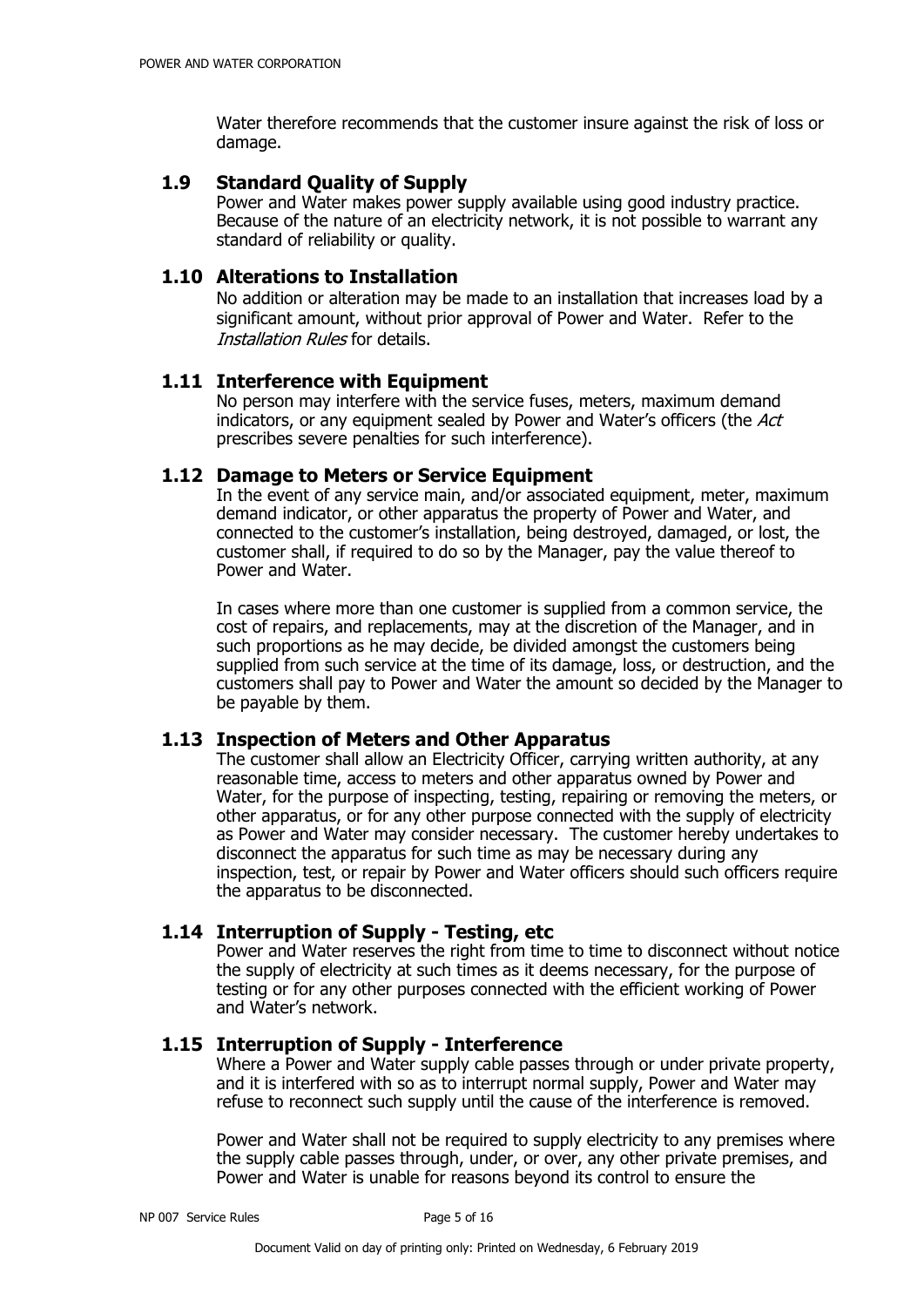continuance of electricity supply through such cable.

### **1.16 Charge for Connection of Supply**

Power and Water reserves the right to make a charge for connection of supply, in accordance with the *Network Capital Contributions Policy* and/or in accordance with the current Notice of Charges published in the N.T. Government Gazette.

### **1.17 Amendment of Service and Installation Rules**

Power and Water may at any time vary, amend, or add to these *Service Rules*, or the *Installation Rules*. Notice of any variation, amendment, or addition shall be given by advertisement in at least two newspapers circulating in the Northern Territory. Such advertisements shall be sufficient notification of such amendment, variation, or addition, which shall on and from the date notified in such advertisement be deemed to be incorporated in and form part of these Conditions.

Nothing contained in these *General Conditions* shall prejudice the right or power of Power and Water under the *Electricity Reform Act 2000* or Regulations made thereof.

# **1.18 Further Information**

The following pages provide details of the policy. If further information is required, please contact:

Power and Water **Power and Water** GPO Box 37471 PO Box 1521 Winnellie NT 0821 Alice Springs NT 0871 Phone (08) 8924 5700/02 Fax 89245363 Phone (08) 89517278 Fax 89517253

### **DARWIN ALICE SPRINGS**

**Customer Connection Officer Regional Customer Connection Officer**

# **Submission of Notices of Intention and Certificates of Compliance:**

DARWIN PO Box 3596 Darwin NT 0801 1800 245 092 Ground Floor Mitchell Centre 55 Mitchell Street

TENNANT CREEK PO Box 505 Tennant Creek NT 0861 Fax: (08) 89624395 Barkly House 99 Paterson Street

PALMERSTON Fax: (08) 89246592 C/- MVR Palm Plaza University Avenue Palmerston

ALICE SPRINGS PO Box 1521 Alice Springs NT 0871 Fax: (08) 89515418 Ground Floor Greatorex Building Cnr Parson & Bath Streets

KATHERINE PO Box 1045 Katherine NT 0851 Fax: (08) 89738982 Government Centre First Street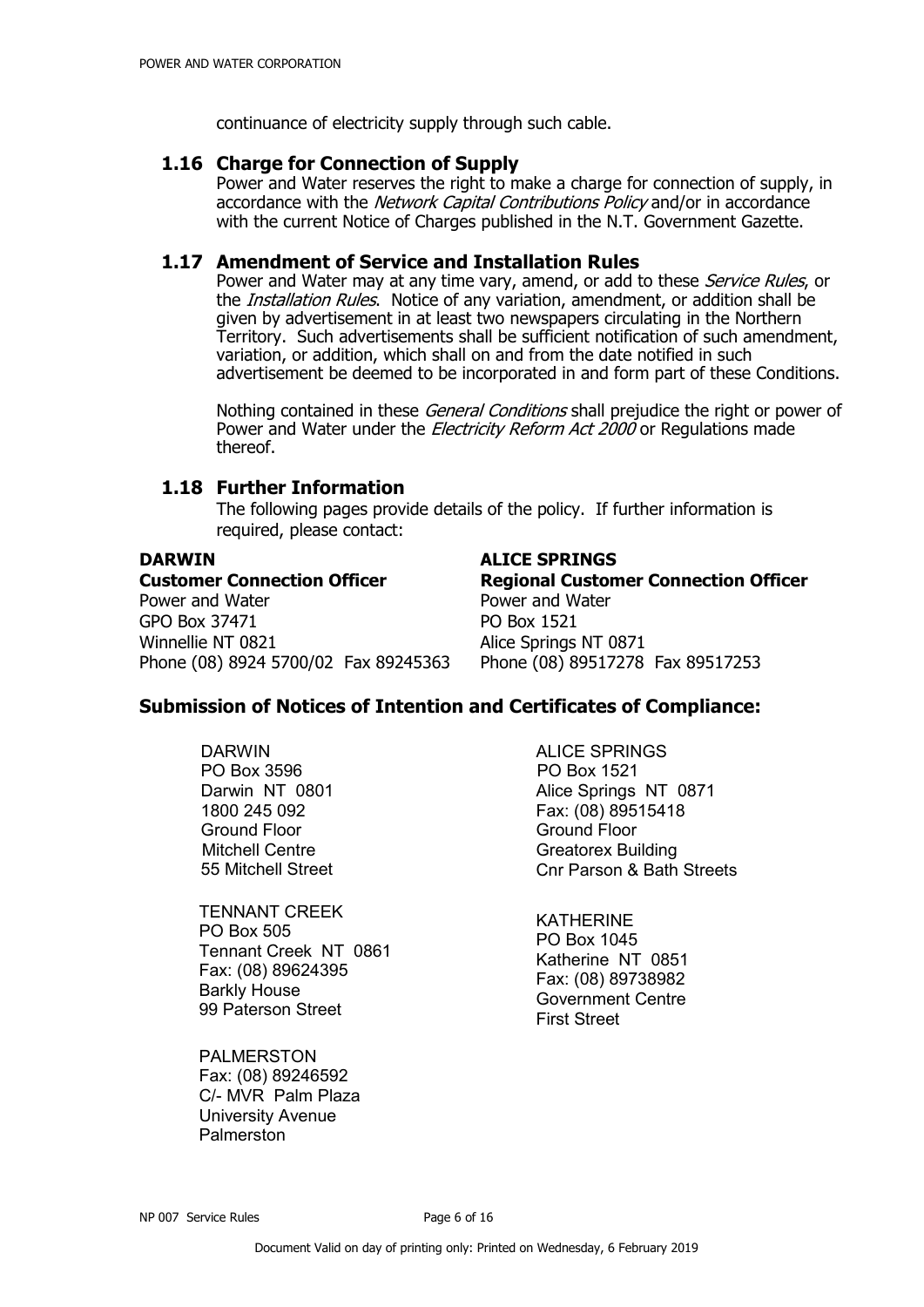# **2. Supply and Related Matters**

# **2.1 System of Supply**

The electricity supplied by Power and Water is in the form of alternating current of approximately sinusoidal wave form at a frequency of 50 hertz. The nominal supply voltage is 230/400 volts from a three phase, four wire system. In some outlying areas the supply is from a single phase 230/460 volts, three wire system.

Supply is also available at high voltage.

The neutral conductors of the supply system are connected to the general mass of earth, constituting a multiple earthed neutral (MEN) system as defined in the Wiring Rules.

# **2.2 Number of Services**

Only one service will normally be provided to any one building or to any group of buildings on the one property. However, in some instances Power and Water may require more than one service to large premises. Power and Water may also permit two or more services if it is impractical for the property to be supplied from one. In such cases approval must be obtained in writing from the Manager prior to work commencing. Any conditions given in relation to segregation or signage must be complied with. Refer also to Installation Rule 5.63.

# **2.3 Special or Additional Services**

Where exceptional circumstances warrant, the Manager may agree to a customer's request for the provision of a special or additional service. If granted, the customer shall pay the cost involved

# **2.4 Segregation of Supplies**

Where more than one service is provided, each shall supply a separate and clearly defined portion of the premises without intermixture or electrical interconnection of the portions (either directly or by change-over facilities), unless otherwise agreed to by the Manager. Unless the additional service is provided to supply specific equipment, the whole of the installation in any defined portion of the premises shall be supplied from the same service. The customer shall affix labels at each main switchboard to define the areas or equipment it supplies, and to indicate the presence and location of other supplies. A label shall also be affixed to each distribution board to indicate the main switchboard from which it is supplied.

# **2.5 Temporary Supplies**

The customer shall pay the cost of installing and removing a temporary service, mains or substation including any associated metering. Scheduled service charges also apply.

If later, the whole or part of the work becomes a permanent part of Power and Water's system of supply, the charge to the customer may be adjusted.

# **2.6 Sources of Alternative Supply**

Where the customer installs an alternative source of electrical supply such as a stand-by generator, facilities for connection thereto of the electrical installation normally supplied from Power and Water's system shall not be installed unless the proposed arrangements have been agreed to by the Manager.

Reference should be made to Rule 4.5 regarding minimum requirements applicable to the customer's installation.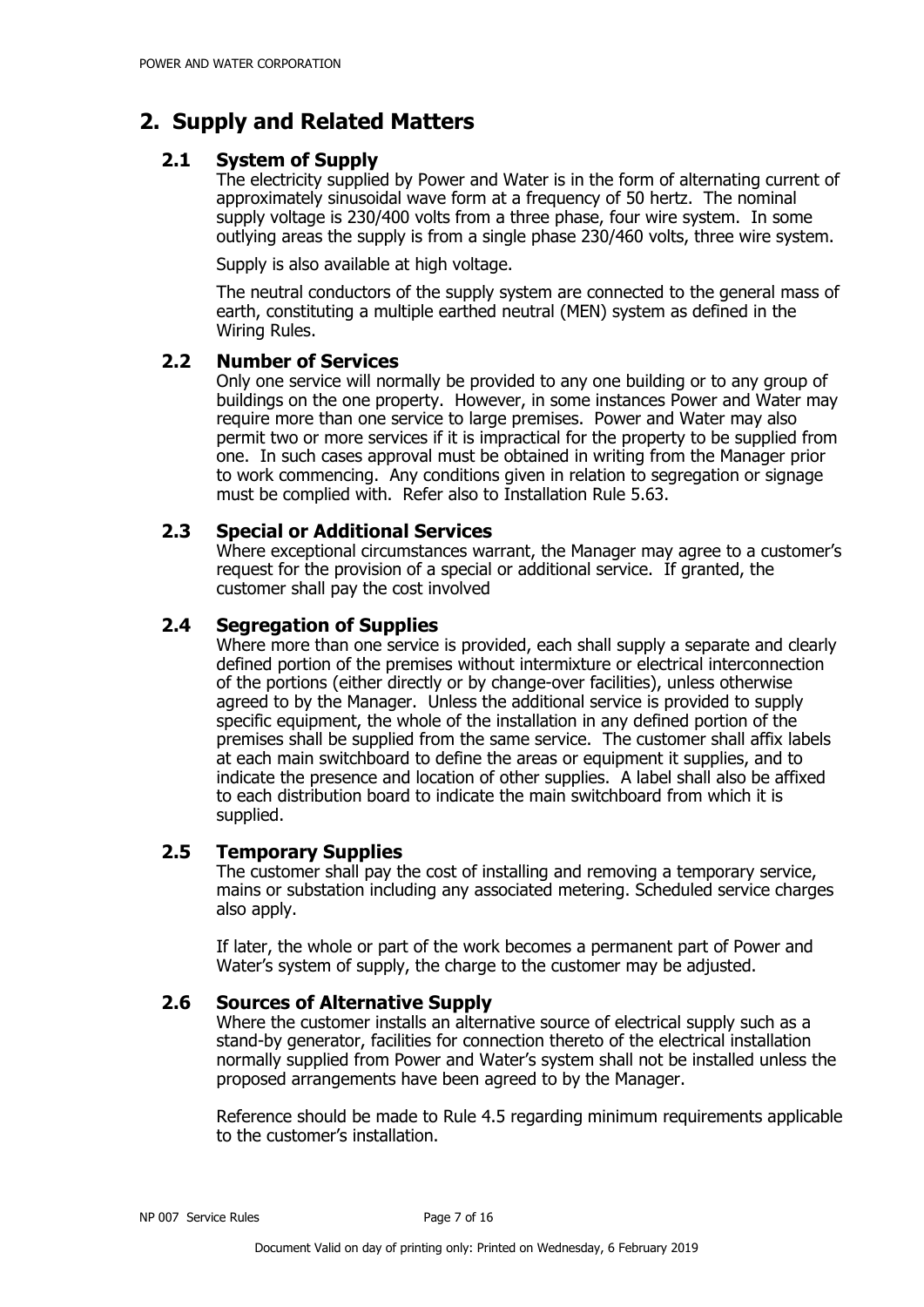# **2.7 Substations on Customers' Properties**

# **2.7.1 Accommodation**

In order to supply large or isolated installations, it is generally necessary for Power and Water to install high voltage mains and substation equipment within the premises where the supply is required. This need arises when the anticipated demand of the premises is in excess of that which can be met from Power and Water's 230/400 volt mains in the vicinity and also when the customer takes supply at high voltage.

If it is necessary for Power and Water to extend or increase the capacity of its system in order to supply electricity to any premises, and if, in the opinion of the Manager such supply can best be given by installing transformers, switchgear, or other equipment on those premises, such supply will not be provided unless the customer provides, free of cost to Power and Water, a suitable space in the premises to accommodate the necessary equipment. The space shall be enclosed in a manner approved by the Manager, and the customer shall provide satisfactory arrangements for access and tenure.

Power and Water reserves the right to use all such equipment for the purpose of supplying other premises. Power and Water also reserves the right to install additional equipment for the purpose of supplying other premises.

# **2.7.2 Extension of High Voltage Mains to Substations on Customer's Premises.**

Power and Water will supply, install, and maintain, the high voltage mains supplying a Power and Water substation on a customer's premises.

A charge will be made in respect of high voltage mains where they extend beyond a point that is nominated by the Manager.

Other charges may apply. Refer to NP 001.9.

# **2.7.3 Further Information**

Further information relating to the establishment of substations on customer's premises is available from the Manager.

# **2.8 Determination of Number of Phases of Alternating Supply**

The number of phases of low voltage supply which will be provided to an installation or separately metered portion of an installation, without incurring a charge in accordance with Clause (vi) of Rule 3.2.4, shall be as set out in Table 1.

The Manager may refuse to provide additional phases merely to supply instantaneous water heaters, 400 volt single-phase equipment such as welders, xray machines, three phase motors rated at 3.0 kW or less, or other polyphase equipment, if in his opinion 230 volt single phase equipment can satisfactorily perform the required function.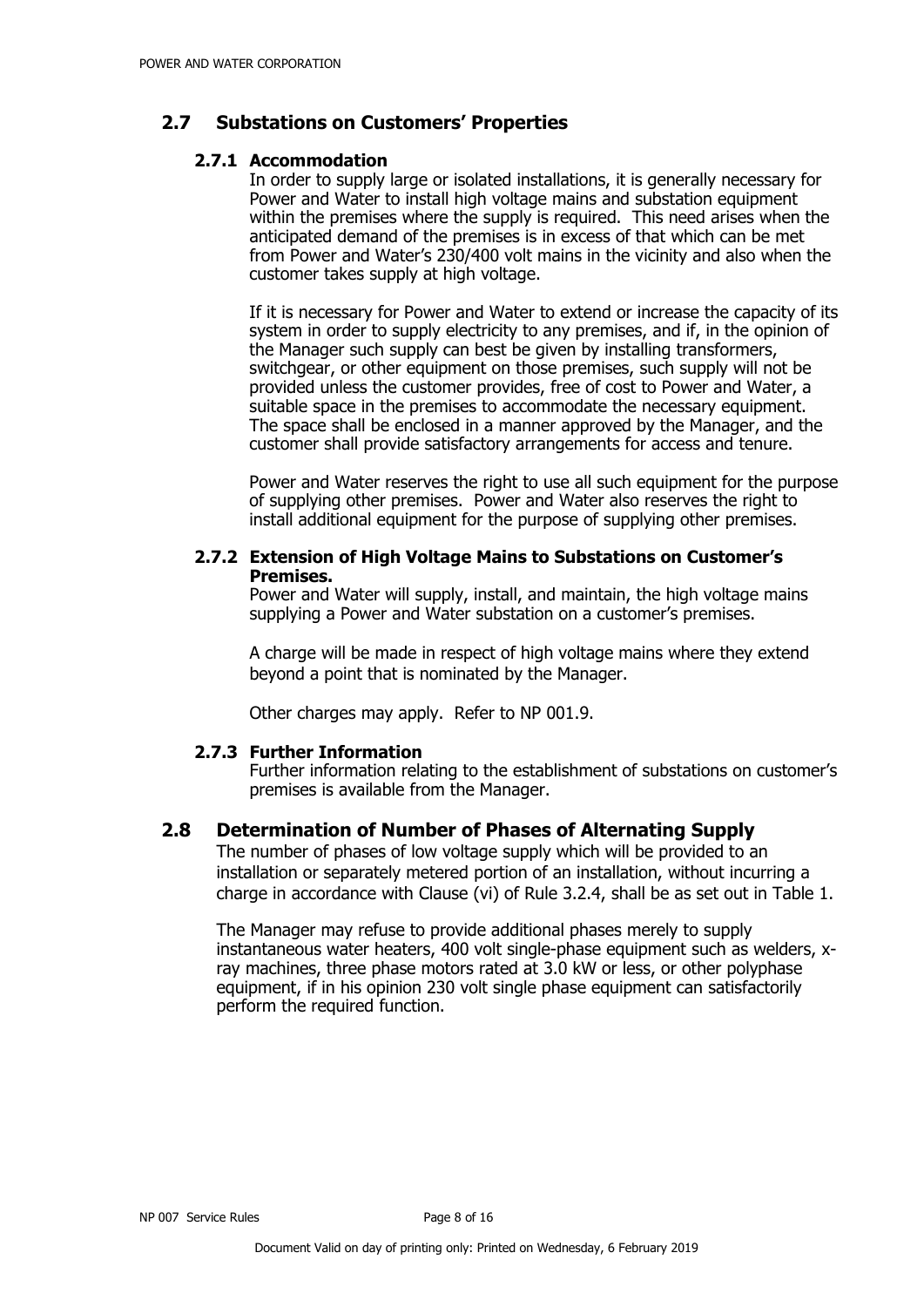| <b>Load Category</b>                  | <b>Number of Phases</b>           |  |
|---------------------------------------|-----------------------------------|--|
| Nominal load not exceeding 80A        | 1 Phase & Neutral (2 wire)        |  |
| Nominal load exceeding 80A            | 3 Phase & Neutral (if available)* |  |
| Rating of largest motor exceeds 3.0kW | 3 Phase & Neutral (if available)  |  |

#### **Table 1**

\* NOTE: Two phases and neutral may be permitted on individual application.

In some areas with 230/460 volt single phase supply, the load shall be balanced over both legs of the supply if 230 volt nominal load exceeds 80A.

The "nominal load" for the purpose of Table 1 shall be calculated on the assumption that all load will be connected line-to-neutral at 230 volts, and shall exclude polyphase instantaneous water heaters. The calculations shall otherwise be in accordance with the method set down in the Wiring Rules for the calculation or maximum demand in mains and sub – mains.

# **2.9 Balancing of Installation**

The loading of an installation, or separately-metered portion of an installation, supplied from more than one phase, shall be so arranged that at the time of maximum demand of the installation the out-of-balance current shall not exceed 25 amperes, or 15% of the most heavily loaded phase, whichever is the greater. NOTE: An electrical installation comprising an individual appliance the load of which exceeds 60 amperes shall, if it is supplied with electricity by a polyphase supply, be balanced over all available phases.

# **3. Provisions for Service Equipment**

# **3.1 General Requirements**

The customer shall provide mounting and installation facilities for Power and Water's service equipment in the positions selected by Power and Water's officer. This equipment is supplied and installed by Power and Water and shall remain its property.

# **3.2 Connection to the Premises**

Power and Water installs and maintains the connection between its system and the customer's installation. Power and Water's officer will determine whether the connection will be in the form of aerial service lines or underground service cables.

# **3.2.1 Aerial Service Lines**

Power and Water's officer will determine the route of the service line and the position of the point of attachment to any building or structure. The customer shall provide, install, and maintain any support on private land for the service line and shall carry out any work, and provide and install any equipment required by Power and Water on such support, point of attachment or point of connection. Detailed requirements are set out in the Standards "Overhead Manual, Vol 1" and the *Installation Rules*.

The size of any service post or pole and the design of any bracket, or similar device used to raise the point of attachment shall be as determined by Power and Water's officer at the time of marking the service. Refer to the Installation Rules for details.

Power and Water will not accept responsibility for damage to the customer's premises resulting from normal tension in the service line, or causes beyond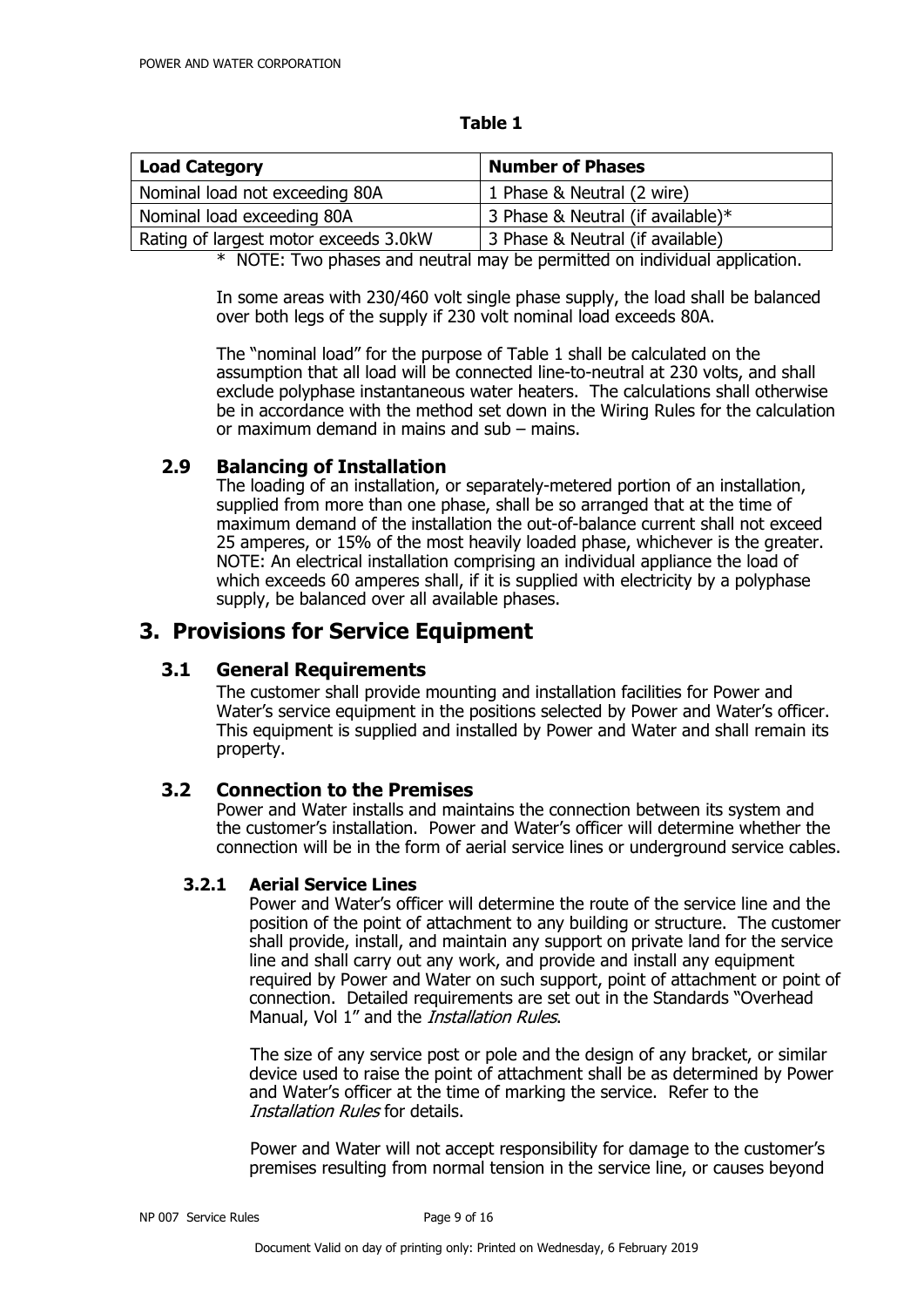Power and Water's control.

The customer shall be responsible for ensuring that trees and other vegetation growing on private property are kept trimmed to give a minimum clearance of 0.5 metres from any service line or aerial customer's mains, having regard to conditions existing due to strong winds which may cause trees or lines to sway.

### **3.2.2 Underground Service Cables in Designated Underground Areas**

Power and Water's officer will determine the position of entry of the service cable at the property boundary and its route on the property. The customer shall provide, install and maintain a conduit or set of conduits, and any associated facilities required by Power and Water for the installation of the service cable. Detailed requirements are set out in Power and Water's "Underground Manual, Vol 2".

#### **3.2.3 Connection to Service Equipment**

Where the conductors are not stranded copper or they are of a size in excess of that which can be terminated on Power and Water's equipment, they shall be jointed to stranded copper cables suitable for termination on Power and Water's equipment. Aluminium conductors are not acceptable for termination directly on to Power and Water's equipment.

The customer shall also provide all inter-connecting wiring for Power and Water's metering and control equipment.

A person other than an employee of Power and Water shall not make any connection to, or disconnection from, conductors directly connected to Power and Water's supply system, or insert a conductor into any item of Power and Water's service equipment, except as authorised by the Manager.

# **3.2.4 Charges Applicable**

The customer may be required to pay additional charges as determined by the Manager in respect of the installation of service equipment where:

- (i) There is excess of service line or underground service cable due to it being terminated at some point other than that nominated by Power and Water's officer.
- (ii) An aerial service line is in excess of one span or 20 metres in length from the point where it crosses the street alignment of the property. However, where Power and Water requires the customer to install a pole immediately inside the property solely to avoid the service line encroaching over an adjoining property, the portion of the service line on the premises within 20 metres of this pole is installed free of additional charge. In the case of single urban domestic premises, the whole of the first span commencing either at this pole or in the street is installed without additional charge.
- (iii) An underground service cable is in excess of 0.3 metres in length from a point nominated by Power and Water's officer on a street alignment or a property boundary.
- (iv) Busbars extend in excess of one metre from a point nominated by Power and Water's officer at the substation boundary.
- (v) Jointing and/or repair or replacement of customer's mains or underground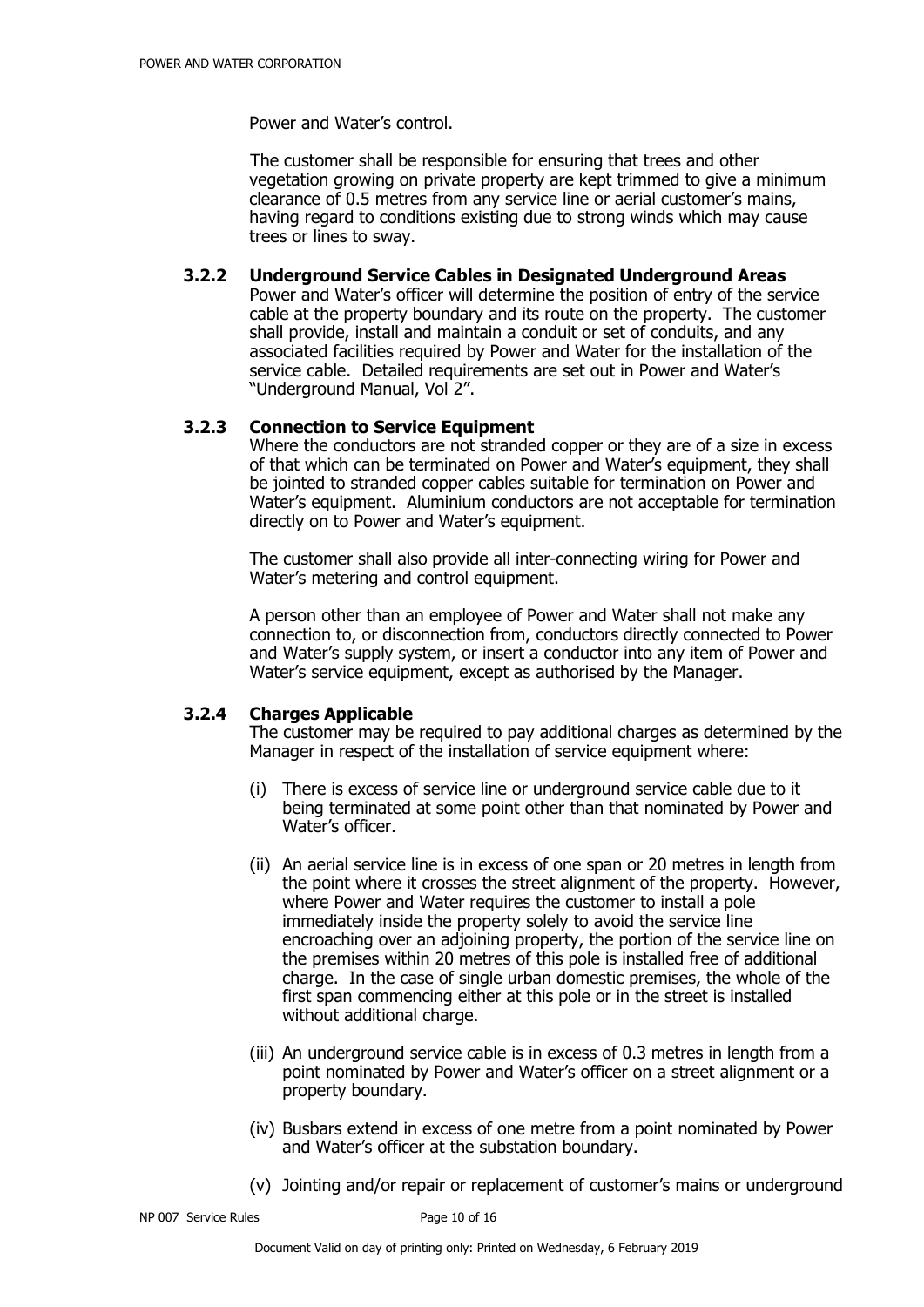service cables is necessary on a customer's property.

(vi) The number of phases installed is in excess of the number determined in accordance with Table 1 of Rule 2.8.

(vii) The service is considered by the Manager to be temporary or additional.

The customer shall pay all costs involved in any alteration to the supply arrangements that may be required as a result of failure of the customer to comply with the conditions under which supply is made. NOTE: Refer to the Networks Capital Contributions Policy for application of non-refundable capital contributions.

# **3.3 Installations Suitable for use of the Standard Meter Box Panel**

For single domestic and other nominated installations the customer shall provide and install a standard panel complying with Power and Water's requirements as detailed in the Meter Manual.

The panel shall be mounted in a standard meter box listed in the Meter Manual.

Information concerning drilling of the panel, height limitations, fixing of socket bases, wiring, the space available for the customer's equipment, and detailed requirements are set out in the Meter Manual. Rule 4.1 deals with the associated facilities to be incorporated in the customer's installation.

# **4. Customers' Installations**

# **4.1 Facilities Associated with Metering**

#### **4.1.1 General**

In addition to providing and installing a metering panel/s in accordance with Rule 3.3, the customer shall arrange to meet the requirements of Rules 2.7.6, 2.11 and 2.12 of the Meter Manual.

# **4.1.2 Multi-tenanted Commercial Installations – LV Metering**

Each tenancy within a multi-tenanted installation shall be metered individually. House power for the installation may be metered through a separate meter.

#### **4.1.3 Meters - Rental**

Power and Water reserves the right to make a rental charge or request a capital contribution for any metering equipment installed at the request of a customer, which exceeds the standard required for metering the customer at the current tariff.

#### **4.2 Limitation on Connection and Operation of Equipment**

### **4.2.1 Rectifiers and other Non-linear Load**

Switch mode and rectified power supplies shall be installed and operated so as to comply with the harmonic limits imposed by Australian Standard including, but not limited to, AS/NZS 61000 as follows:

Part 3.2 – Limits—Limits for harmonic current emissions (equipment input current less than or equal to 16A per phase) Part 3.6 – Limits—Assessment of emission limits for distorting loads in MV and HV power systems – Basic EMC publication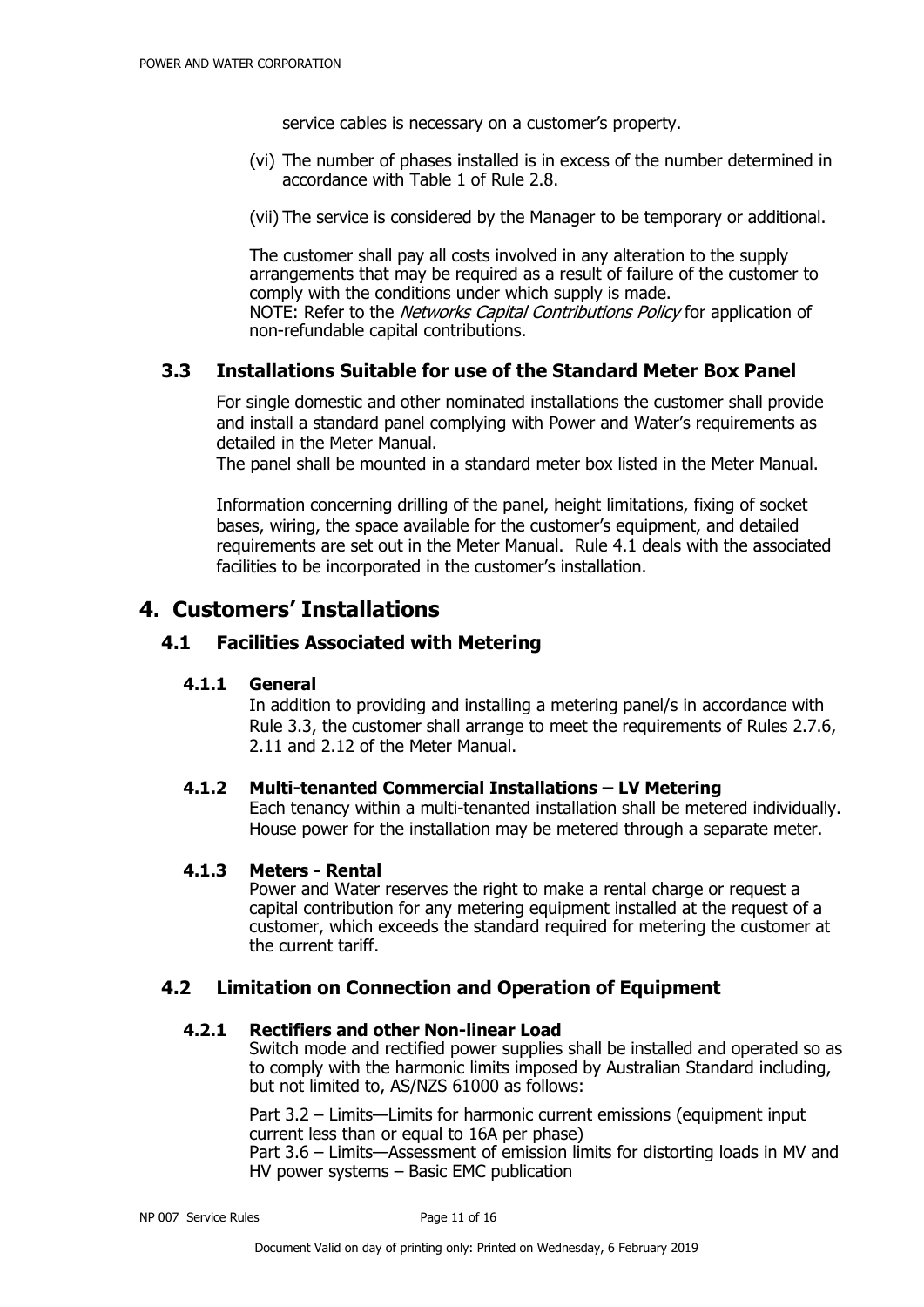### **4.2.2 Interference with Supply to Other Customers**

Customer's equipment shall be arranged and operated to prevent undue interference with the supply to other customers. Voltage fluctuations at the Point of Common Coupling with other customers shall not exceed the limits imposed by Australian Standard AS/NZS 61000 as follows:

Part 3.3 – Limits—Limitation of voltage fluctuations and flicker in low-voltage power supply systems for equipment with a rated current less than or equal to 16A

Part 3.5 – Limits—Limitation of voltage fluctuations and flicker in low-voltage power systems for equipment with rated currents greater than 16A

If in the opinion of the Manager the customer's equipment is causing undue interference to the supply to other customers, the customer causing the interference shall take corrective action. The fact that Power and Water's officers connected and approved the apparatus or equipment causing the interference shall not exempt the customer from the responsibility to rectify the situation.

The customer's equipment or simultaneously switched groupings of equipment will generally be considered acceptable for connection if it complies with Rules 4.2.2.1 to 4.2.2.6 as appropriate.

# **4.2.2.1 General Equipment**

Equipment other than motors shall comply with Table 2.

| Arrangement |                          |                |                                          | Limit Applying to Changes of Line<br>Current (amperes)              |                                                              |
|-------------|--------------------------|----------------|------------------------------------------|---------------------------------------------------------------------|--------------------------------------------------------------|
| Voltage     | Connection               | No.<br>Phases  | Switching<br>Arrangement                 | Fluctuating or<br>Intermittent (more<br>than 4 changes per<br>hour) | Continuous or<br>Steady (less<br>than 4 changes<br>per hour) |
| 230         |                          | 1              |                                          |                                                                     |                                                              |
|             | Line-neutral             | $2$ or $3$     | Phases NOT<br>switched<br>simultaneously | 15                                                                  | 25                                                           |
|             |                          |                | 3                                        | All phases<br>switched<br>simultaneously                            |                                                              |
| 400         | Line-line                | 3              | All phases<br>switched<br>simultaneously | 30                                                                  | 50                                                           |
|             | No neutral<br>connection | $\overline{2}$ |                                          | 45                                                                  |                                                              |

**Table 2**

In Table 2 the term "fluctuating or intermittent" shall mean that the input current to the appliance changes in magnitude more than 4 times per hour, as occurs with the operation of welders, heating units controlled by thermostats, or energy regulators and machines such as Xray units that are repetitively switched.

Where an appliance includes a motor that is switched simultaneously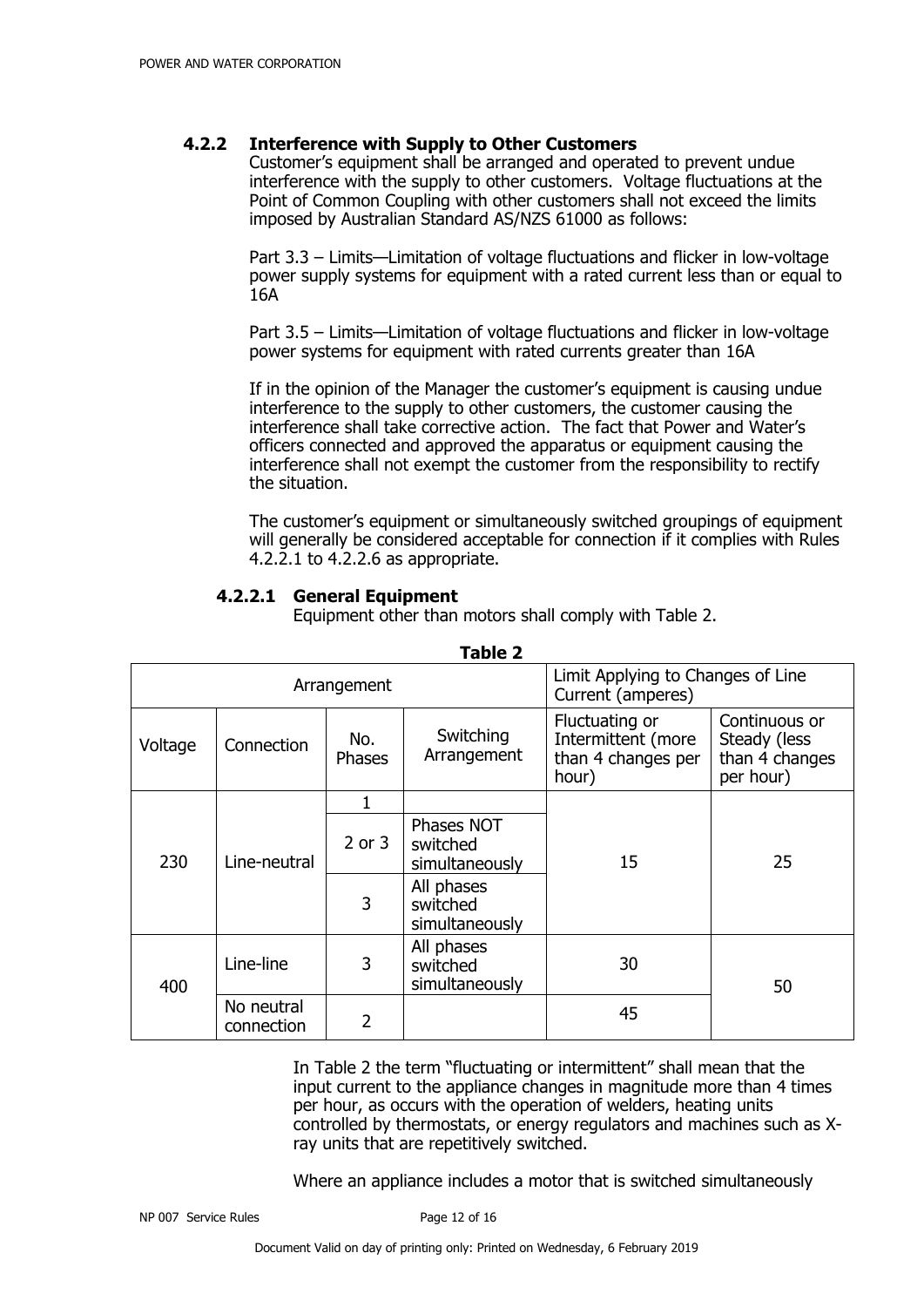with another load component, the total change of line current may exceed the limits shown in Table 2, but shall comply with Rule 4.2.2.3 for the starting of a motor of the same continuous rating as the appliance.

#### **4.2.2.2 Storage Water Heaters**

Notwithstanding the provisions of Rule 4.2.2.1, the change of line current caused by switching 230 volt heating units in storage water heaters arranged for single phase or two phase-connection may exceed 15 amperes, but shall not exceed 20 amperes.

#### **4.2.2.3 Motors, General**

Motor installations and any associated starting devices shall be so designed and operated as to comply with either of the following conditions.

#### **(i) Fall in Voltage**

The starting current shall not cause a fall in voltage of more than 5% for more than 0.02 seconds when connected to a typical 400/230 volt, 3 phase, 50hz supply system which for this purpose shall be considered to have the following impedance:

 $0.2 + j0.2$  ohms (phase-neutral)

 $0.1 + i0.1$  ohms (line impedance per phase)

#### **(ii) Starting Current**

The starting current shall not exceed:

40 amperes in the case of single phase 230 volt motors.

 $33 + (3.3 \times k)$  amperes in the case of the 3 phase 400 volt motors; where k is the continuous output rating in kilowatts of the largest motor in the installation.

# **(iii) Large Installations**

In large installations supplied exclusively by a customer substation, Power and Water may permit larger motor starting currents than permitted by 4.2.2.3 (ii) above. In such cases Power and Water will provide source impedance for calculation of voltage drop in 4.2.2.3(i) above, and may approve larger starting currents on application.

# **4.2.2.4 Motors Operating Lifts**

Notwithstanding the foregoing, the starting current of a 3 phase lift motor shall not exceed 200 amperes

#### **4.2.2.5 Motors Operating Fire-Fighting Equipment**

The starting current of a 3 phase motor installation used solely for firefighting purposes may exceed the limit allowable under Rule 4.2.2.3, but shall not exceed 150% thereof.

#### **4.2.2.6 Test Methods**

For the purposes of Rules 4.2.2.3, 4.2.2.4 and 4.2.2.5 the following shall apply:

(i) Fall in voltage shall be determined by the oscillographic or any other method considered suitable by the Manager.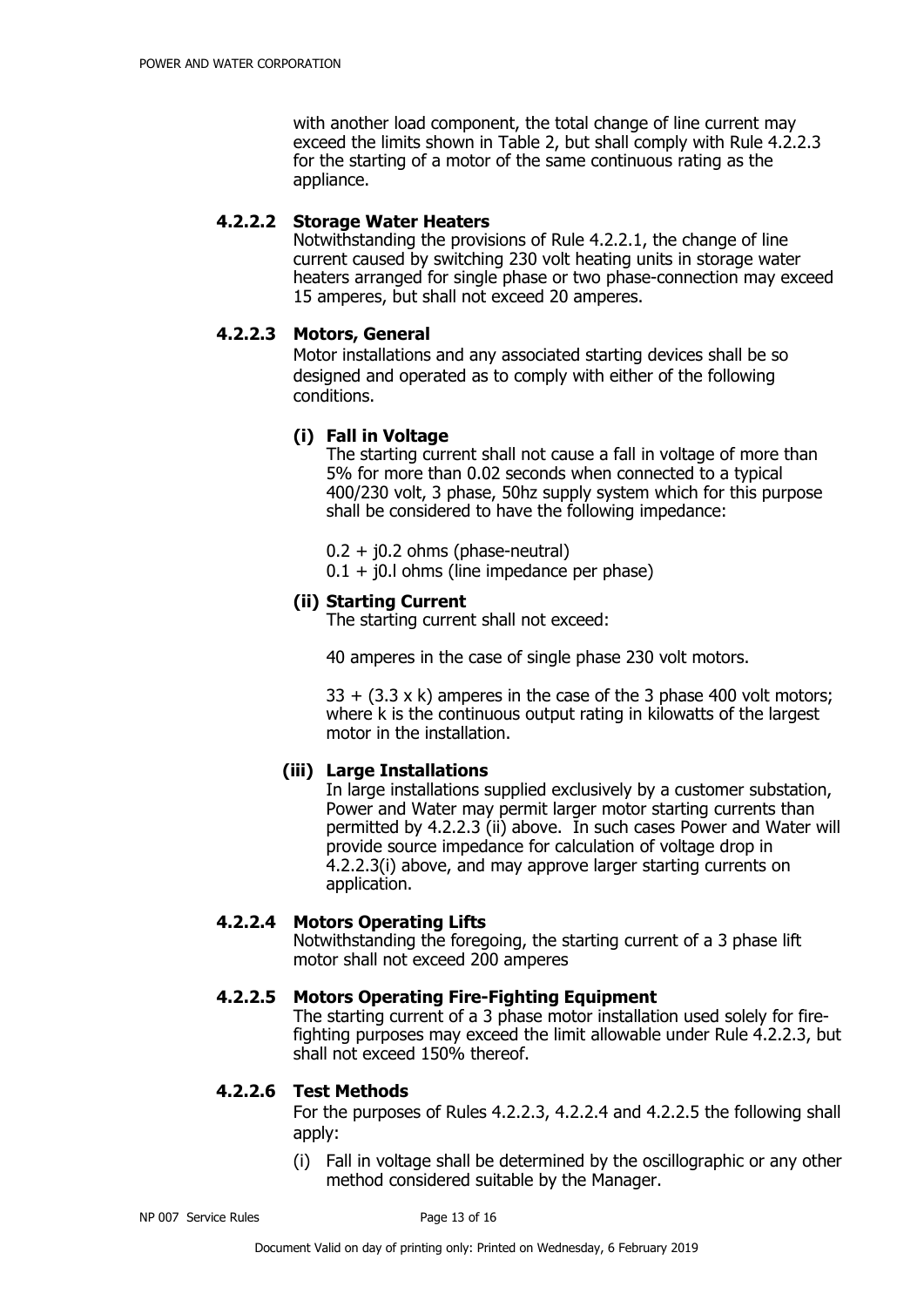(ii) Starting currents shall be determined by the locked rotor method, with 230 or 400 volts, 50 Hz, as appropriate applied to the terminals of the motor installation. In the case of equipment having rotors that cannot conveniently be locked, the current may be measured by other methods considered suitable by the Manager.

#### **4.2.2.7 Equipment Requiring Special Consideration**

Power and Water may refuse to permit the connection of equipment in the following categories if it considers that by such connection, the supply to other customers would be adversely affected.

- (i) Equipment which would cause excessive fluctuation of voltage on Power and Water's system as a result of its large or fluctuating demand, e.g. arc furnaces, welding machines, X-ray units, frequently started large motors, etc.
- (ii) Equipment which would cause excessive distortion of the wave shape of Power and Water's system voltage e.g., rectifiers, frequency converters, load control devices using thyristors or saturable reactors.

When contemplating the connection of equipment in these categories, the customer should take particular care to ascertain from Power and Water the conditions under which connection of such equipment will be permitted.

# **4.2.2.8 Exceptional Circumstances**

Under certain circumstances, the Manager may agree to the connection of equipment that does not meet the requirements of Rules 4.2.2.l. to 4.2.2.5 or 4.2.2.7. Cases suitable for special consideration would include installations where motors are infrequently started, or where the supply system impedance is low, as in the central business district, or where the installation is in proximity to or supplied directly from a substation. Further information regarding this provision is available on request.

Where special approval is granted, the customer shall not cause any change to the starting conditions, magnitude or frequency of load switching, or the point of connection on Power and Water's system without obtaining the approval of the Manager. Any approval previously given shall be void if any of the foregoing conditions are changed.

Where the connection of such an appliance is dependent on Power and Water making an extension to its system, the approval will be conditional upon the customer paying any charge applicable.

# **4.3 Earthing**

All installations required to be earthed shall conform to the requirements for the MEN System of Earthing as set down in the Wiring Rules.

#### **4.4 Protection against Damage from Short Circuit**

To meet the requirements of the Wiring Rules, the installation must be designed to withstand, without damage, the maximum currents that may occur under fault conditions, such as a short circuit.

Unless otherwise advised in writing by Power and Water's officer, the maximum (3 phase symmetrical) prospective short circuit current at the customer's terminals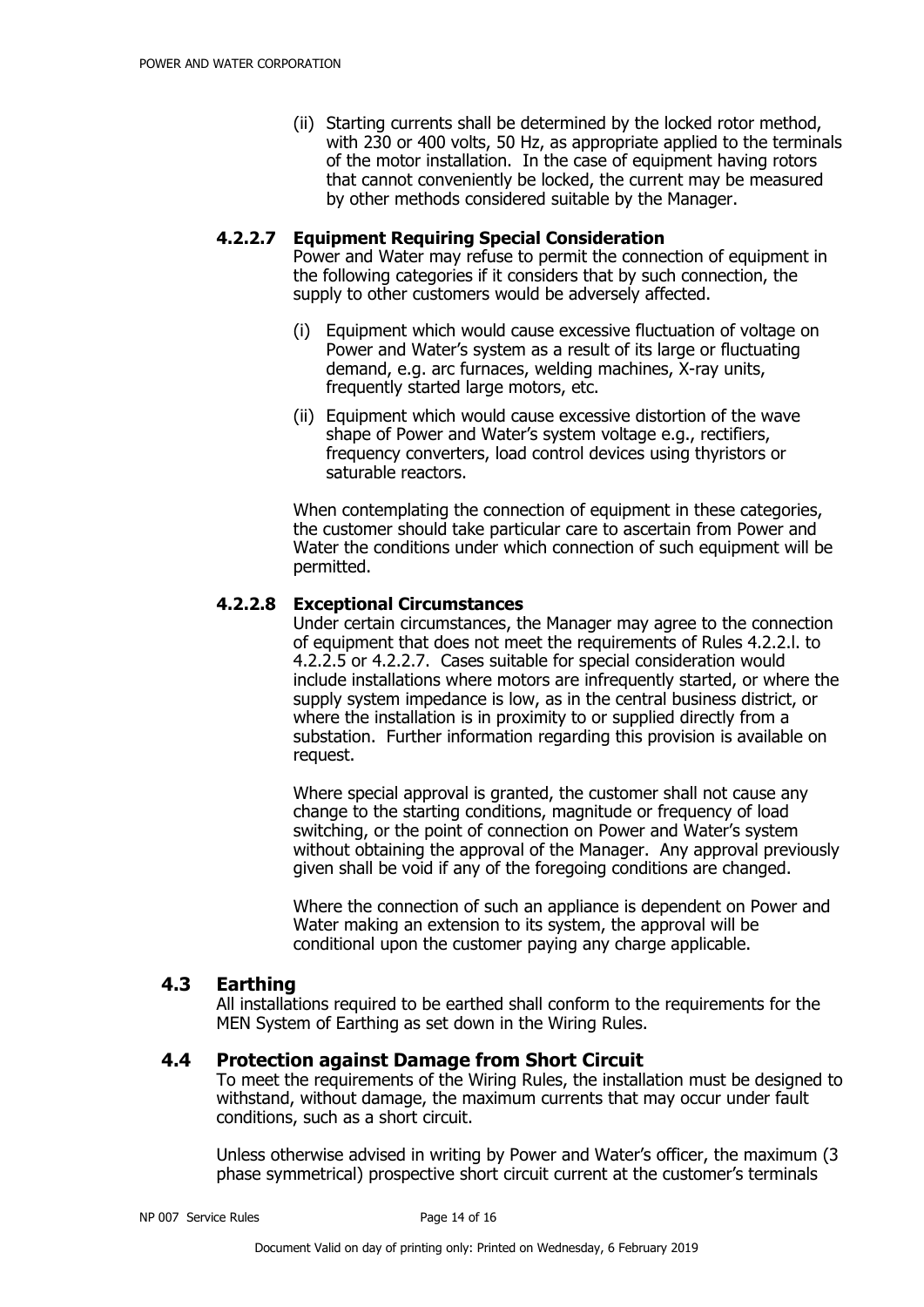where supply is at 230/400 volts from the street mains may be taken as:

- (i) Suburban residential areas 6,000 amperes
- (ii) Commercial and industrial areas 30,000 amperes

Lower values of prospective short circuit current will apply in installations that are remote from a substation, or supplied from a substation of small capacity.

Higher values of prospective short circuit current may apply where supply is direct from a substation of large capacity. In these cases, and in the case of supply at high voltage, customers will be advised of the value when the application for supply is dealt with.

#### **4.5 Alternate Supply Sources**

Where, in accordance with Rule 2.6, the Manager agrees to the installation of facilities to enable an installation to be disconnected from Power and Water's system and connected to a private alternative source of supply, such facilities shall be arranged by suitable interlocking procedures so that Power and Water's system and service equipment cannot be energised from such alternative source. A notice shall be fixed on the main switchboard to show that such facilities exist, their point of control, and the conditions under which they may be operated.

#### **4.6. Power Factor**

The power factor of every installation shall be maintained, as far as practicable, at a value not less than 0.9.

Power factor correction equipment shall be designed and maintained to prevent the power factor of the installation becoming leading.

The provision of Rule 4.2.2. should be noted if it is proposed to install capacitors.

#### **4.7. High Voltage Installations**

High voltage equipment shall not be connected to Power and Water's mains unless approved by the Manager, both with respect to its design and construction, and also with respect to its installation.

At the time of dealing with the application for supply, the Manager will advise the customer of the prospective fault current, and the normal range of voltage for which provisions should be made.

Relays, current transformers and other protective equipment must have characteristics to suit Power and Water's existing protection system. Power and Water will require that the customer's equipment be tested and commissioned by suitably qualified personnel at the time of the initial installation.

Facilities must be provided for the disconnection of all high voltage and protection circuits.

High voltage systems supplying customers classified as contestable under the Electricity (Third Party Access) Act shall comply with the Connection Technical Code.

Suitable means of earthing sections of the installation must be provided so that equipment can be worked on safely.

Customers who intend to install or add to a high voltage installation should submit